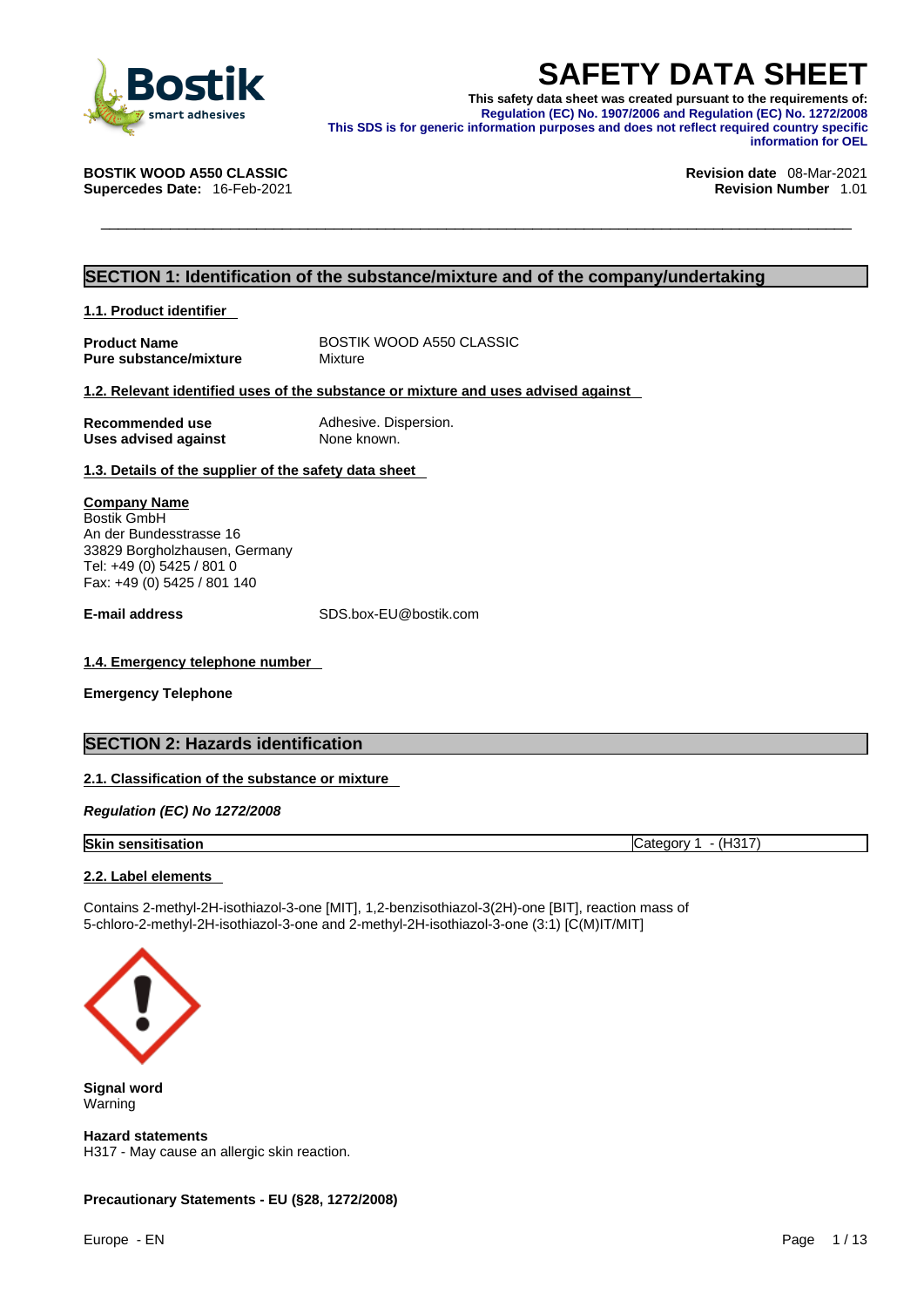\_\_\_\_\_\_\_\_\_\_\_\_\_\_\_\_\_\_\_\_\_\_\_\_\_\_\_\_\_\_\_\_\_\_\_\_\_\_\_\_\_\_\_\_\_\_\_\_\_\_\_\_\_\_\_\_\_\_\_\_\_\_\_\_\_\_\_\_\_\_\_\_\_\_\_\_\_\_\_\_\_\_\_\_\_\_\_ **BOSTIK WOOD A550 CLASSIC Revision date** 08-Mar-2021 **Supercedes Date:** 16-Feb-2021 **Revision Number** 1.01

P102 - Keep out of reach of children

P261 - Avoid breathing vapours/spray

P280 - Wear protective gloves

P302 + P352 - IF ON SKIN: Wash with plenty of water and soap

P333 + P313 - If skin irritation or rash occurs: Get medical advice/attention

P501 - Dispose of contents/ container to an approved waste disposal plant

### **2.3. Other hazards**

No information available.

### **PBT & vPvB**

This mixture contains no substance considered to be persistent, bioaccumulating or toxic (PBT). This mixture contains no substance considered to be very persistent nor very bioaccumulating (vPvB).

### **SECTION 3: Composition/information on ingredients**

### **3.1 Substances**

Not applicable

### **3.2 Mixtures**

| <b>Chemical name</b>     | <b>EC No</b> | <b>CAS No</b> | Weight-%        | <b>Classification</b>  | <b>Specific</b>     | <b>REACH</b>   |
|--------------------------|--------------|---------------|-----------------|------------------------|---------------------|----------------|
|                          |              |               |                 | according to           | concentration limit | registration   |
|                          |              |               |                 | <b>Regulation (EC)</b> | (SCL)               | number         |
|                          |              |               |                 | No. 1272/2008          |                     |                |
|                          |              |               |                 | [CLP]                  |                     |                |
| Bronopol                 | 200-143-0    | $52 - 51 - 7$ | $0.01 - 0.05$   | Acute Tox. 4           |                     | 01-2119980938- |
|                          |              |               |                 | (H302)                 |                     | 15-XXXX        |
|                          |              |               |                 | Acute Tox. 4           |                     |                |
|                          |              |               |                 | (H312)                 |                     |                |
|                          |              |               |                 | Skin Irrit. 2          |                     |                |
|                          |              |               |                 | (H315)                 |                     |                |
|                          |              |               |                 | Eye Dam. 1             |                     |                |
|                          |              |               |                 | (H318)                 |                     |                |
|                          |              |               |                 | STOT SE 3              |                     |                |
|                          |              |               |                 | (H335)                 |                     |                |
|                          |              |               |                 | Aquatic Acute 1        |                     |                |
|                          |              |               |                 | (H400)                 |                     |                |
|                          |              |               |                 | Aquatic Chronic        |                     |                |
|                          |              |               |                 | 1(H410)                |                     |                |
|                          |              |               |                 | M Factor Acute         |                     |                |
|                          |              |               |                 | $=10$                  |                     |                |
| 1,2-benzisothiazol-3(2H) | 220-120-9    | 2634-33-5     | $0.01 - 0.05$   | Acute Tox. 4           | Skin Sens. 1::      | 01-2120761540- |
| -one [BIT]               |              |               |                 | (H302)                 | $C = 0.05%$         | 60-XXXX        |
|                          |              |               |                 | Skin Irrit. 2          |                     |                |
|                          |              |               |                 | (H315)                 |                     |                |
|                          |              |               |                 | Eye Dam. 1             |                     |                |
|                          |              |               |                 | (H318)                 |                     |                |
|                          |              |               |                 | Skin Sens. 1           |                     |                |
|                          |              |               |                 | (H317)                 |                     |                |
|                          |              |               |                 | Aquatic Acute 1        |                     |                |
|                          |              |               |                 | (H400)<br>Acute Tox. 2 |                     |                |
|                          |              |               |                 | (H330)                 |                     |                |
|                          |              |               |                 | Aquatic Chronic        |                     |                |
|                          |              |               |                 | 2 (H411)               |                     |                |
|                          |              |               |                 | (M Factor Acute        |                     |                |
|                          |              |               |                 | $=1$                   |                     |                |
| 2-methyl-2H-isothiazol-3 | 220-239-6    | 2682-20-4     | $0.0015 - 0.01$ | Skin Corr. 1B          | Skin Sens. 1::      | 01-2120764690- |
| -one [MIT]               |              |               |                 | (H314)                 | C>=0.0015%          | 50-xxxx        |
|                          |              |               |                 | Eye Dam. 1             |                     |                |
|                          |              |               |                 |                        |                     |                |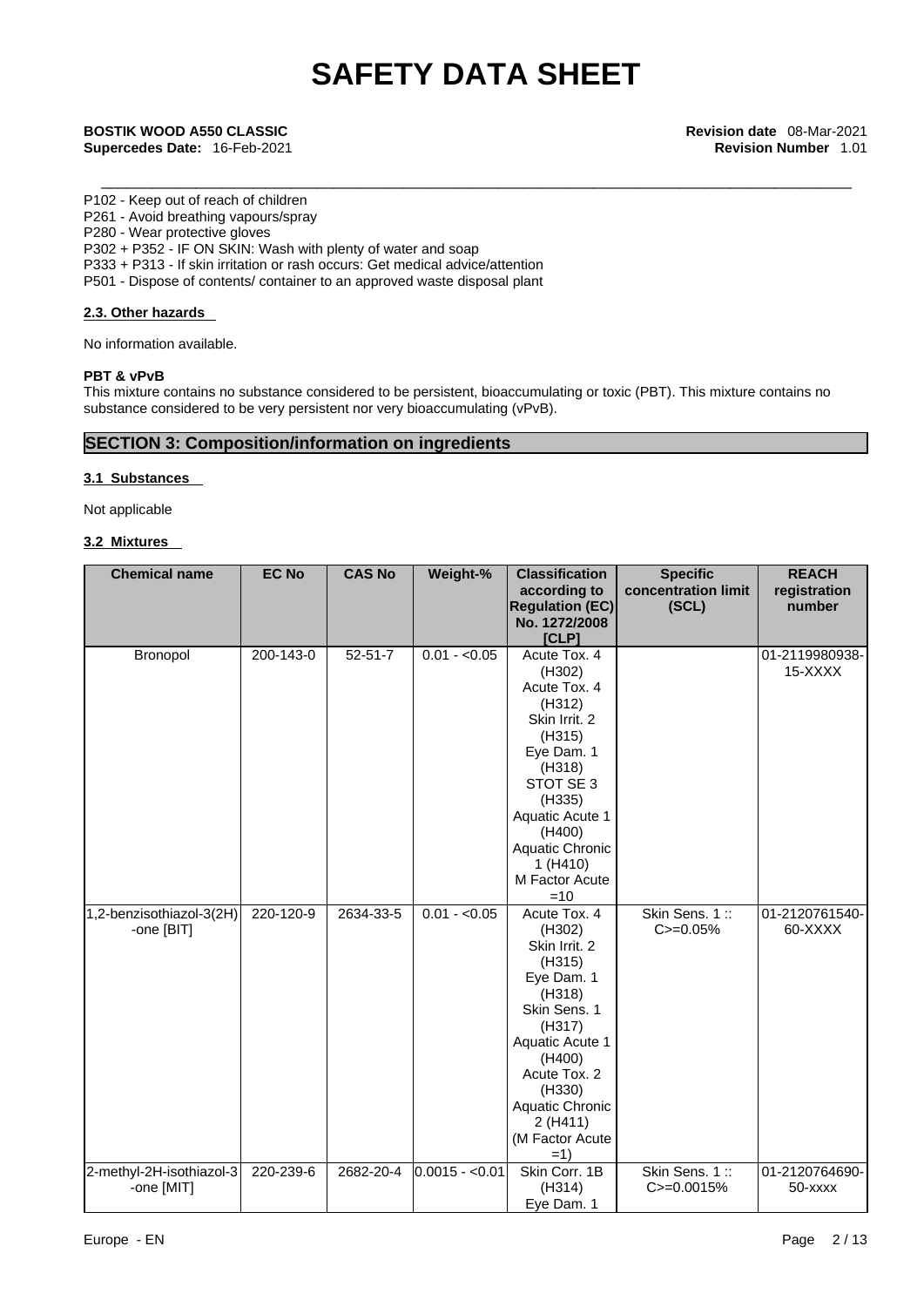## \_\_\_\_\_\_\_\_\_\_\_\_\_\_\_\_\_\_\_\_\_\_\_\_\_\_\_\_\_\_\_\_\_\_\_\_\_\_\_\_\_\_\_\_\_\_\_\_\_\_\_\_\_\_\_\_\_\_\_\_\_\_\_\_\_\_\_\_\_\_\_\_\_\_\_\_\_\_\_\_\_\_\_\_\_\_\_ **BOSTIK WOOD A550 CLASSIC Revision date** 08-Mar-2021 **Supercedes Date:** 16-Feb-2021 **Revision Number** 1.01

|                          |           |            |          | (H318)           |                         |                |
|--------------------------|-----------|------------|----------|------------------|-------------------------|----------------|
|                          |           |            |          | Skin Sens. 1A    |                         |                |
|                          |           |            |          | (H317)           |                         |                |
|                          |           |            |          | Acute Tox. 3     |                         |                |
|                          |           |            |          | (H301)           |                         |                |
|                          |           |            |          | Acute Tox, 3     |                         |                |
|                          |           |            |          | (H311)           |                         |                |
|                          |           |            |          | Acute Tox. 2     |                         |                |
|                          |           |            |          | (H330)           |                         |                |
|                          |           |            |          | Aquatic Acute 1  |                         |                |
|                          |           |            |          | (H400)           |                         |                |
|                          |           |            |          | Aquatic Chronic  |                         |                |
|                          |           |            |          | 1(H410)          |                         |                |
|                          |           |            |          | (M Factor Acute  |                         |                |
|                          |           |            |          | $=10$            |                         |                |
| reaction mass of         | 611-341-5 | 55965-84-9 | < 0.0015 | Acute Tox. 3     | Eye Dam. $1::$          | 01-2120764691- |
| 5-chloro-2-methyl-2H-iso |           |            |          | (H301)           | $C = 0.6\%$ Irrit. 2 :: | 48-XXXX        |
| thiazol-3-one and        |           |            |          | Acute Tox. 2     | $0.06\% < = C < 0.6\%$  |                |
| 2-methyl-2H-isothiazol-3 |           |            |          | (H310)           | Skin Corr. 1C:          |                |
| -one (3:1) [C(M)IT/MIT]  |           |            |          | Acute Tox. 2     | $C = 0.6%$              |                |
|                          |           |            |          | (H330)           | Skin Irrit. 2:          |                |
|                          |           |            |          | Skin Corr. 1C    | $0.06\% < = C < 0.6\%$  |                |
|                          |           |            |          | (H314)           | Skin Sens. 1:           |                |
|                          |           |            |          | Eye Dam. 1       | C>=0.0015%              |                |
|                          |           |            |          | (H318)           |                         |                |
|                          |           |            |          | Skin Sens. 1A    |                         |                |
|                          |           |            |          | (H317)           |                         |                |
|                          |           |            |          | Aquatic Acute 1  |                         |                |
|                          |           |            |          | (H400)           |                         |                |
|                          |           |            |          | Aquatic Chronic  |                         |                |
|                          |           |            |          | 1 (H410)         |                         |                |
|                          |           |            |          | M Factor Acute = |                         |                |
|                          |           |            |          | 100              |                         |                |
|                          |           |            |          | M Factor Chronic |                         |                |
|                          |           |            |          | $= 100$          |                         |                |

### **Full text of H- and EUH-phrases: see section 16**

This product does not contain candidate substances of very high concern at a concentration >=0.1% (Regulation (EC) No. 1907/2006 (REACH), Article 59)

### **SECTION 4: First aid measures**

### **4.1. Description of first aid measures**

| <b>General advice</b> | If medical advice is needed, have product container or label at hand.                                                                                                                                     |
|-----------------------|-----------------------------------------------------------------------------------------------------------------------------------------------------------------------------------------------------------|
| <b>Inhalation</b>     | Remove to fresh air. (Call a doctor if symptoms occur).                                                                                                                                                   |
| Eye contact           | Immediately flush with plenty of water. After initial flushing, remove any contact lenses<br>and continue flushing for at least 15 minutes. Get medical attention if irritation develops<br>and persists. |
| <b>Skin contact</b>   | Wash with soap and water. In the case of skin irritation or allergic reactions see a doctor.                                                                                                              |
| <b>Ingestion</b>      | Do NOT induce vomiting. If swallowed, rinse mouth with water (only if the person is<br>conscious). Get medical attention immediately if symptoms occur.                                                   |

**4.2. Most important symptoms and effects, both acute and delayed**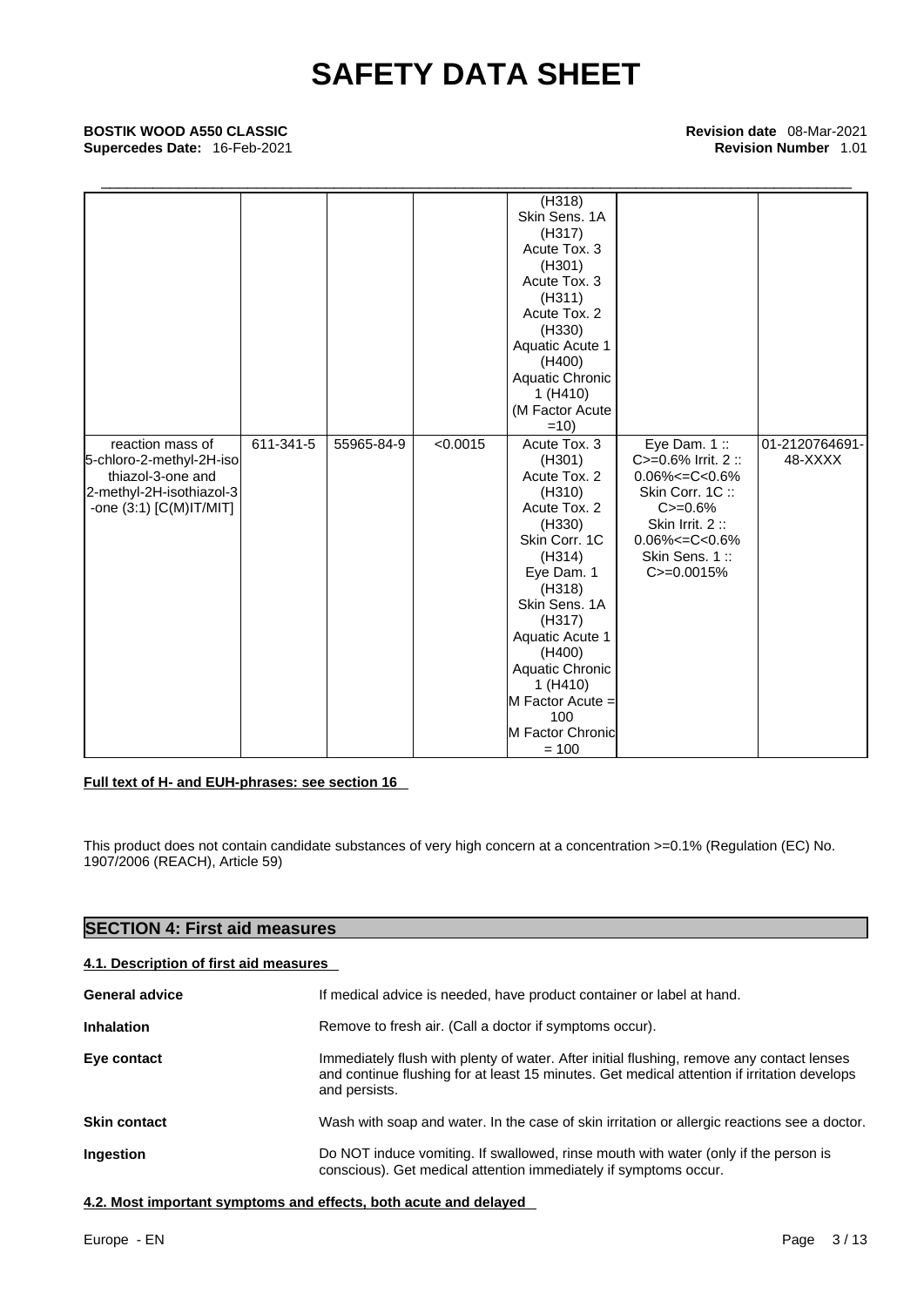| <b>Symptoms</b>                                                             | Itching. Rashes. Hives.                                                                                                                                      |
|-----------------------------------------------------------------------------|--------------------------------------------------------------------------------------------------------------------------------------------------------------|
|                                                                             | 4.3. Indication of any immediate medical attention and special treatment needed                                                                              |
| Note to doctors                                                             | May cause sensitisation in susceptible persons. Treat symptomatically.                                                                                       |
| <b>SECTION 5: Firefighting measures</b>                                     |                                                                                                                                                              |
| 5.1. Extinguishing media                                                    |                                                                                                                                                              |
| <b>Suitable Extinguishing Media</b>                                         | Use extinguishing measures that are appropriate to local circumstances and the<br>surrounding environment.                                                   |
| Unsuitable extinguishing media                                              | No information available.                                                                                                                                    |
| 5.2. Special hazards arising from the substance or mixture                  |                                                                                                                                                              |
| Specific hazards arising from the Product itself does not burn.<br>chemical |                                                                                                                                                              |
| 5.3. Advice for firefighters                                                |                                                                                                                                                              |
| precautions for fire-fighters                                               | Special protective equipment and Wear self contained breathing apparatus for fire fighting if necessary.                                                     |
| <b>SECTION 6: Accidental release measures</b>                               |                                                                                                                                                              |
|                                                                             | 6.1. Personal precautions, protective equipment and emergency procedures                                                                                     |
| <b>Personal precautions</b>                                                 | Ensure adequate ventilation. Use personal protective equipment as required. Avoid<br>contact with skin, eyes or clothing.                                    |
| For emergency responders                                                    | Use personal protection recommended in Section 8.                                                                                                            |
| <b>6.2. Environmental precautions</b>                                       |                                                                                                                                                              |
| <b>Environmental precautions</b>                                            | Prevent product from entering drains. Do not allow to enter into soil/subsoil.                                                                               |
| 6.3. Methods and material for containment and cleaning up                   |                                                                                                                                                              |
| <b>Methods for containment</b>                                              | Prevent further leakage or spillage if safe to do so.                                                                                                        |
| Methods for cleaning up                                                     | Use a non-combustible material like vermiculite, sand or earth to soak up the product<br>and place into a container for later disposal.                      |
| Prevention of secondary hazards                                             | Clean contaminated objects and areas thoroughly observing environmental regulations.                                                                         |
| 6.4. Reference to other sections                                            |                                                                                                                                                              |
| <b>Reference to other sections</b>                                          | See section 8 for more information. See section 13 for more information.                                                                                     |
| <b>SECTION 7: Handling and storage</b>                                      |                                                                                                                                                              |
| 7.1. Precautions for safe handling                                          |                                                                                                                                                              |
| Advice on safe handling                                                     | Ensure adequate ventilation. Use personal protection equipment. Avoid contact with<br>skin, eyes or clothing.                                                |
| <b>General hygiene considerations</b>                                       | Do not eat, drink or smoke when using this product. Wash hands before breaks and after<br>work. Take off all contaminated clothing and wash it before reuse. |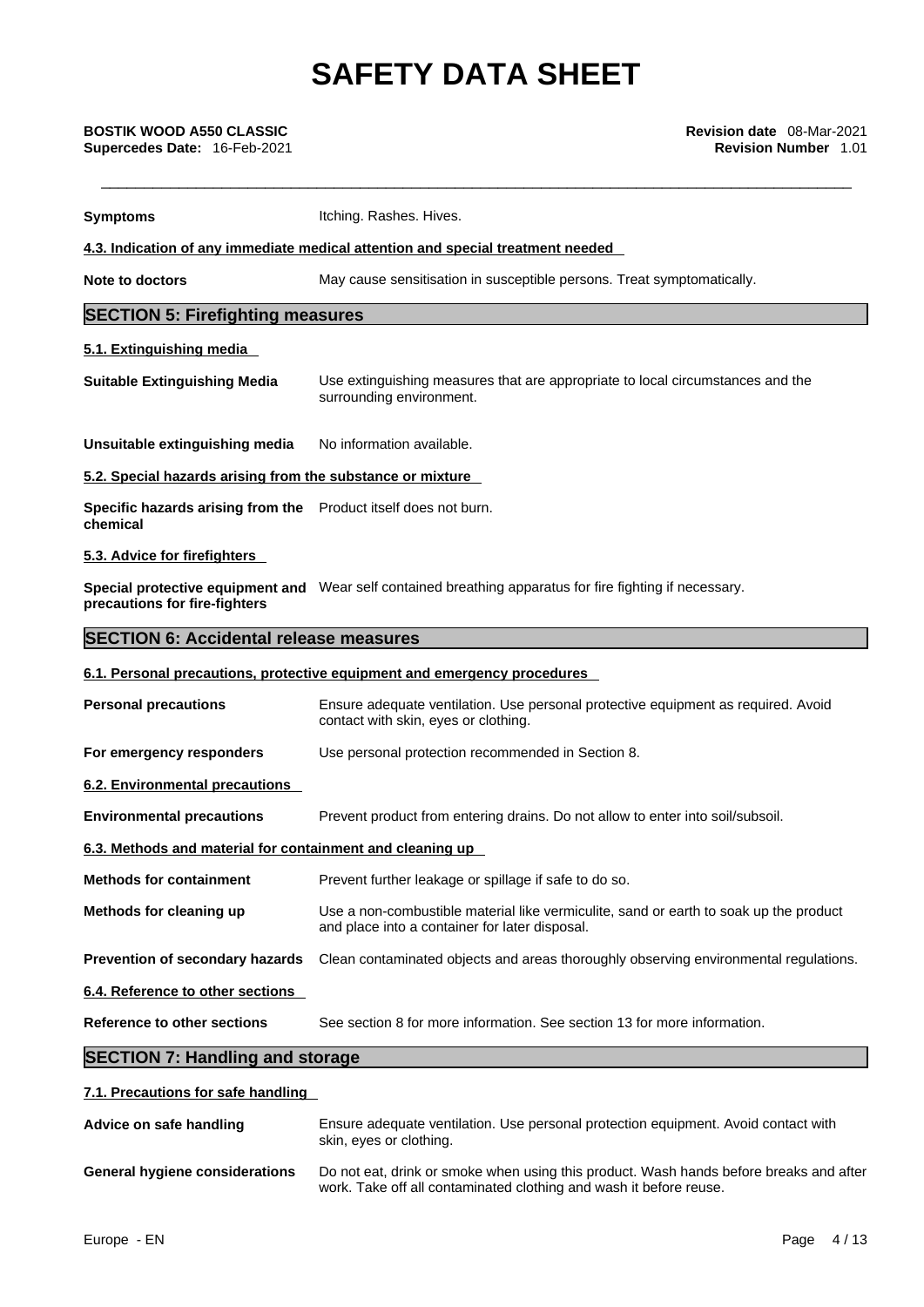## **Supercedes Date:** 16-Feb-2021 **Revision Number** 1.01

## \_\_\_\_\_\_\_\_\_\_\_\_\_\_\_\_\_\_\_\_\_\_\_\_\_\_\_\_\_\_\_\_\_\_\_\_\_\_\_\_\_\_\_\_\_\_\_\_\_\_\_\_\_\_\_\_\_\_\_\_\_\_\_\_\_\_\_\_\_\_\_\_\_\_\_\_\_\_\_\_\_\_\_\_\_\_\_ **BOSTIK WOOD A550 CLASSIC Revision date** 08-Mar-2021 **7.2. Conditions for safe storage, including any incompatibilities Storage Conditions** Keep containers tightly closed in a dry, cool and well-ventilated place. Protect from frost. **Recommended storage temperature** Keep at temperatures between 10 and 35 °C. **7.3. Specific end use(s) Specific use(s)** Dispersion. Adhesive.

**Risk Management Methods (RMM)** The information required is contained in this Safety Data Sheet.

**Other information** Observe technical data sheet.

### **SECTION 8: Exposure controls/personal protection**

### **8.1. Control parameters**

### **Exposure Limits**

### **Only European Community Occupational Exposure Limits will be shown in this document. Please refer to regional SDS for further information.**

### **Derived No Effect Level (DNEL)** No information available

| <b>Derived No Effect Level (DNEL)</b>          |                       |                                            |               |  |
|------------------------------------------------|-----------------------|--------------------------------------------|---------------|--|
| 1,2-benzisothiazol-3(2H)-one [BIT] (2634-33-5) |                       |                                            |               |  |
| Type                                           | <b>Exposure route</b> | <b>IDerived No Effect Level</b><br>l(DNEL) | Safety factor |  |
| worker<br>Long term<br>Systemic health effects | <b>Inhalation</b>     | $6.81 \text{ mg/m}^3$                      |               |  |
| worker<br>Long term<br>Systemic health effects | Dermal                | $0.966$ mg/kg bw/d                         |               |  |

| <b>Derived No Effect Level (DNEL)</b>            |                   |                                    |               |
|--------------------------------------------------|-------------------|------------------------------------|---------------|
| 1,2-benzisothiazol-3(2H)-one [BIT] (2634-33-5)   |                   |                                    |               |
| Type                                             | Exposure route    | Derived No Effect Level<br>l(DNEL) | Safety factor |
| Consumer<br>Long term<br>Systemic health effects | <b>Inhalation</b> | $1.2 \text{ mg/m}^3$               |               |
| Consumer<br>Long term<br>Systemic health effects | Dermal            | $0.345$ mg/kg bw/d                 |               |

**Predicted No Effect Concentration** No information available. **(PNEC)** 

| <b>Predicted No Effect Concentration (PNEC)</b> |                                          |
|-------------------------------------------------|------------------------------------------|
| 1,2-benzisothiazol-3(2H)-one [BIT] (2634-33-5)  |                                          |
| Environmental compartment                       | Predicted No Effect Concentration (PNEC) |
| Freshwater                                      | $4.03 \mu q/l$                           |
| Marine water                                    | $0.403 \mu q/l$                          |
| Sewage treatment plant                          | $1.03$ mg/                               |
| Freshwater sediment                             | 49.9 ug/l                                |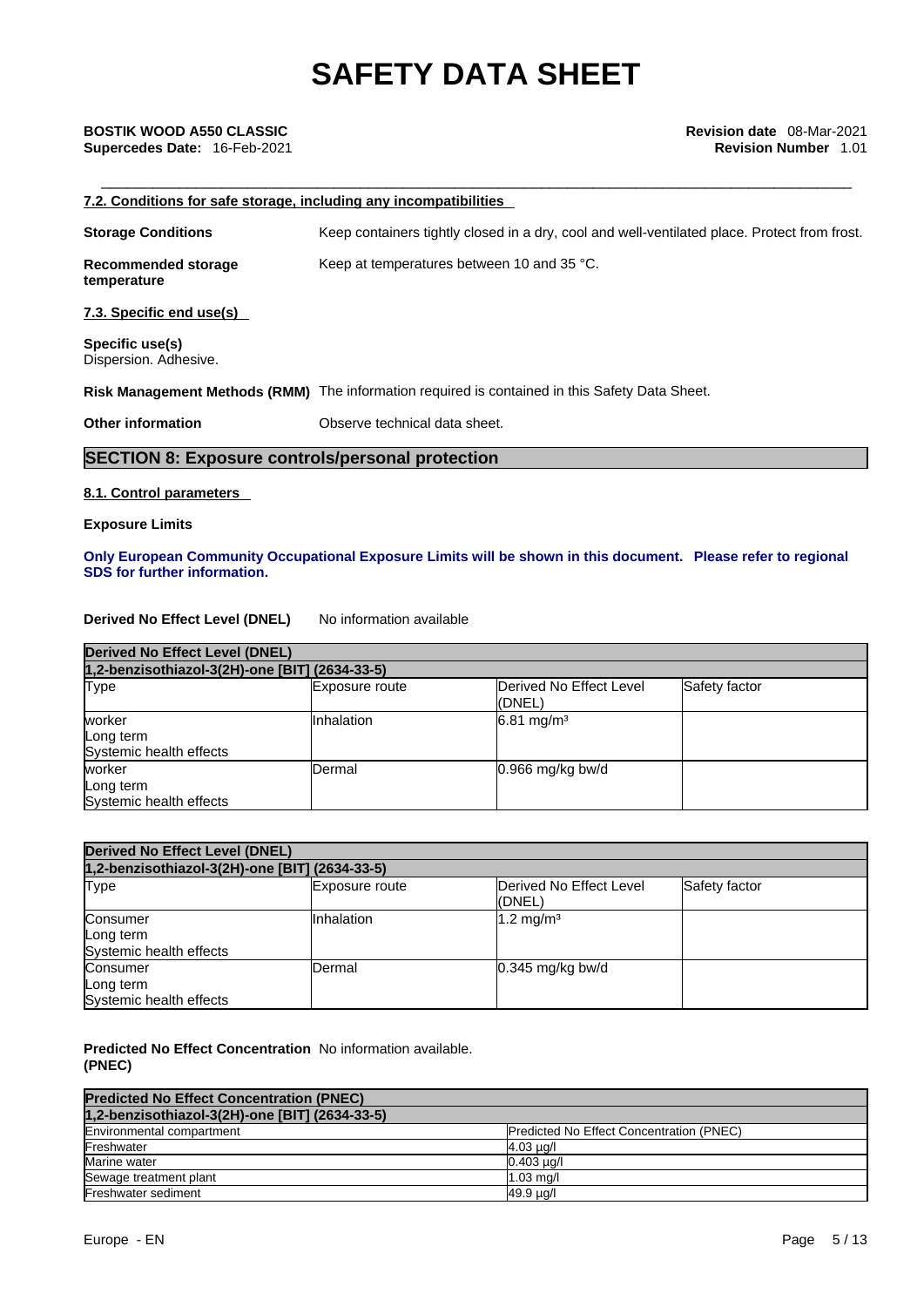| Marine sediment                                           | 4.99 µg/l                                                                                                                                                                                                                                                                                                                                                                                                          |
|-----------------------------------------------------------|--------------------------------------------------------------------------------------------------------------------------------------------------------------------------------------------------------------------------------------------------------------------------------------------------------------------------------------------------------------------------------------------------------------------|
| Soil                                                      | 3 mg/kg dry weight                                                                                                                                                                                                                                                                                                                                                                                                 |
| 8.2. Exposure controls                                    |                                                                                                                                                                                                                                                                                                                                                                                                                    |
| <b>Engineering controls</b>                               | Ensure adequate ventilation, especially in confined areas. Provide local exhaust<br>ventilation. in the case of spray application.                                                                                                                                                                                                                                                                                 |
| Personal protective equipment                             |                                                                                                                                                                                                                                                                                                                                                                                                                    |
| <b>Eye/face protection</b>                                | Wear safety glasses with side shields (or goggles). Eye protection must conform to<br>standard EN 166.                                                                                                                                                                                                                                                                                                             |
| <b>Hand protection</b>                                    | Wear suitable gloves. Gloves must conform to standard EN 374. Recommended Use:<br>Nitrile rubber. Butyl rubber. Neoprene™. Glove thickness > 0.7mm. Ensure that the<br>breakthrough time of the glove material is not exceeded. Refer to glove supplier for<br>information on breakthrough time for specific gloves. The breakthrough time for the<br>mentioned glove material is in general greater than 480 min. |
| Skin and body protection<br><b>Respiratory protection</b> | Wear suitable protective clothing.<br>In case of insufficient ventilation, wear suitable respiratory equipment. During spraying<br>wear suitable respiratory equipment. Wear a respirator conforming to EN 140 with Type<br>A/P2 filter or better.                                                                                                                                                                 |
| Recommended filter type:                                  | Brown, White.                                                                                                                                                                                                                                                                                                                                                                                                      |

**Environmental exposure controls** Do not allow uncontrolled discharge of product into the environment.

### **SECTION 9: Physical and chemical properties**

### **9.1. Information on basic physical and chemical properties**

| <b>Physical state</b><br>Appearance<br>Colour<br>Odour<br><b>Odour threshold</b> | Liquid<br>No information available<br><b>Brown</b><br>Low Characteristic<br>No information available |                  |
|----------------------------------------------------------------------------------|------------------------------------------------------------------------------------------------------|------------------|
| <b>Property</b>                                                                  | <b>Values</b>                                                                                        | Remarks • Method |
| рH                                                                               | No data available                                                                                    |                  |
| Melting point / freezing point                                                   | No data available                                                                                    |                  |
| Initial boiling point and boiling                                                | 100 °C                                                                                               |                  |
| range                                                                            |                                                                                                      |                  |
| <b>Flash point</b>                                                               | Not applicable . °C                                                                                  |                  |
| <b>Evaporation rate</b>                                                          | No data available                                                                                    |                  |
| <b>Flammability</b>                                                              | Not applicable for liquids.                                                                          |                  |
| <b>Flammability Limit in Air</b>                                                 |                                                                                                      |                  |
| Upper flammability or explosive No data available                                |                                                                                                      |                  |
| <b>limits</b>                                                                    |                                                                                                      |                  |
| Lower flammability or explosive No data available<br>limits                      |                                                                                                      |                  |
| Vapour pressure                                                                  | 120                                                                                                  | hPa              |
| <b>Relative vapour density</b>                                                   | No data available                                                                                    |                  |
| <b>Relative density</b>                                                          | $1.4 - 1.5$                                                                                          | None known       |
| <b>Water solubility</b>                                                          | Soluble in water                                                                                     |                  |
| Solubility(ies)                                                                  | No data available                                                                                    |                  |
| <b>Partition coefficient</b>                                                     | No data available                                                                                    |                  |
| <b>Autoignition temperature</b>                                                  | No data available                                                                                    |                  |
| <b>Decomposition temperature</b>                                                 | No data available                                                                                    |                  |
| <b>Kinematic viscosity</b>                                                       | No data available                                                                                    |                  |
| <b>Dynamic viscosity</b>                                                         | approx 20 - 30 Pa.s                                                                                  |                  |
| <b>Explosive properties</b>                                                      | No data available                                                                                    |                  |
| <b>Oxidising properties</b>                                                      | No data available                                                                                    |                  |
| 9.2. Other information                                                           |                                                                                                      |                  |
| Solid content (%)                                                                | No information available                                                                             |                  |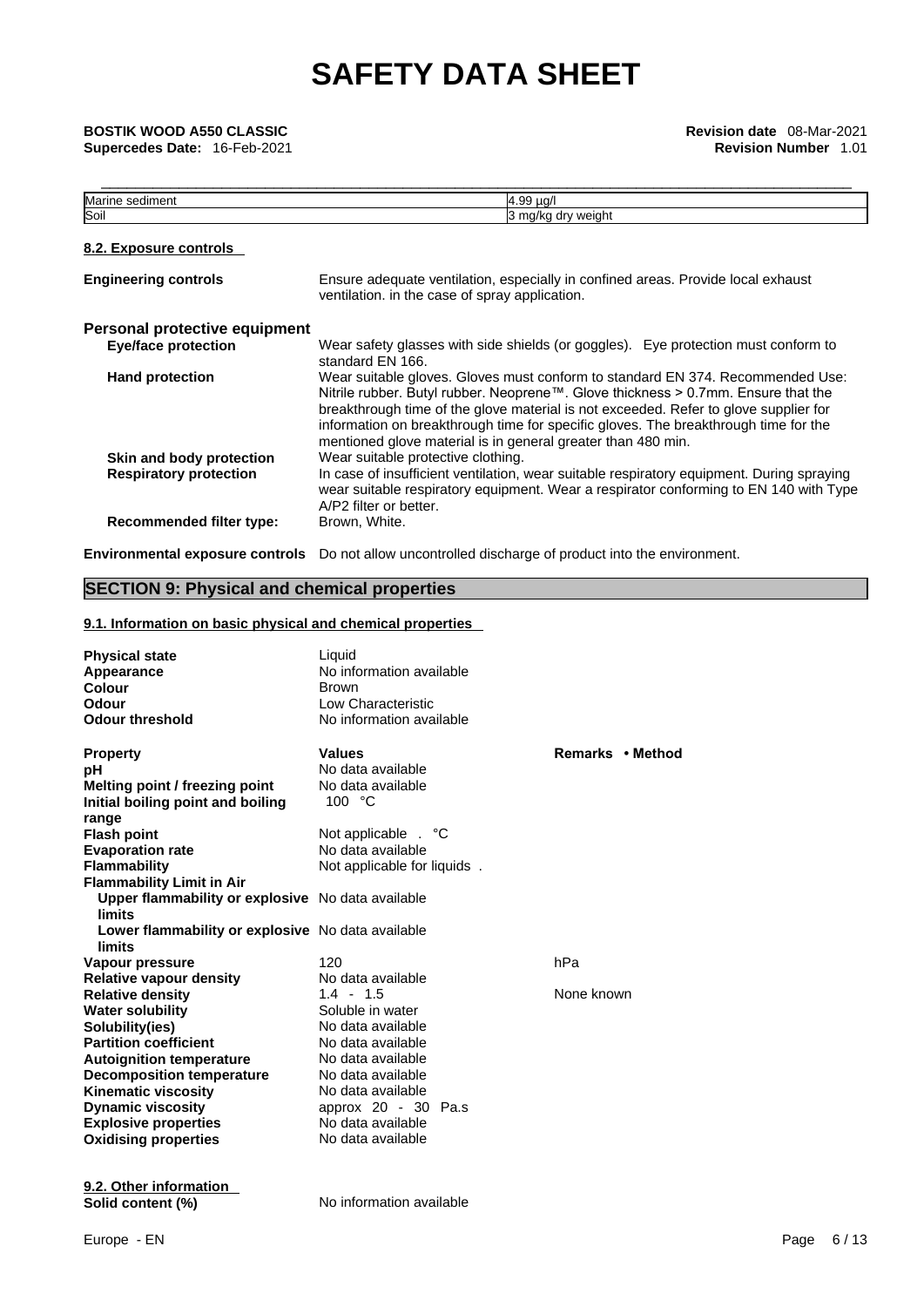| BOSTIK WOOD A550 CLASSIC<br>Supercedes Date: 16-Feb-2021         |                                                                              | <b>Revision date</b> 08-Mar-2021<br><b>Revision Number 1.01</b> |
|------------------------------------------------------------------|------------------------------------------------------------------------------|-----------------------------------------------------------------|
| VOC Content (%)<br><b>Liquid Density</b>                         | No information available<br>$1.4 - 1.5$ g/cm <sup>3</sup>                    |                                                                 |
| <b>SECTION 10: Stability and reactivity</b>                      |                                                                              |                                                                 |
| 10.1. Reactivity                                                 |                                                                              |                                                                 |
| <b>Reactivity</b>                                                | Stable under recommended storage conditions.                                 |                                                                 |
| 10.2. Chemical stability                                         |                                                                              |                                                                 |
| <b>Stability</b>                                                 | Stable under normal conditions.                                              |                                                                 |
| <b>Explosion data</b>                                            |                                                                              |                                                                 |
| Sensitivity to mechanical<br>impact                              | None.                                                                        |                                                                 |
| Sensitivity to static discharge None.                            |                                                                              |                                                                 |
| 10.3. Possibility of hazardous reactions                         |                                                                              |                                                                 |
| Possibility of hazardous reactions None under normal processing. |                                                                              |                                                                 |
| 10.4. Conditions to avoid                                        |                                                                              |                                                                 |
| <b>Conditions to avoid</b>                                       | Protect from frost.                                                          |                                                                 |
| 10.5. Incompatible materials                                     |                                                                              |                                                                 |
| <b>Incompatible materials</b>                                    | None known based on information supplied.                                    |                                                                 |
| 10.6. Hazardous decomposition products                           |                                                                              |                                                                 |
| <b>Hazardous decomposition</b><br>products                       | None under normal use conditions.                                            |                                                                 |
| <b>SECTION 11: Toxicological information</b>                     |                                                                              |                                                                 |
| 11.1. Information on toxicological effects                       |                                                                              |                                                                 |
| Information on likely routes of exposure                         |                                                                              |                                                                 |
| <b>Product Information</b>                                       |                                                                              |                                                                 |
| Inhalation                                                       | Based on available data, the classification criteria are not met.            |                                                                 |
| Eye contact                                                      | Based on available data, the classification criteria are not met.            |                                                                 |
| <b>Skin contact</b>                                              | May cause sensitisation by skin contact.                                     |                                                                 |
| Ingestion                                                        | Based on available data, the classification criteria are not met.            |                                                                 |
|                                                                  | Symptoms related to the physical, chemical and toxicological characteristics |                                                                 |

**Symptoms** Itching. Rashes. Hives.

**Numerical measures of toxicity**

**Acute toxicity The following values are calculated based on chapter 3.1 of the GHS document**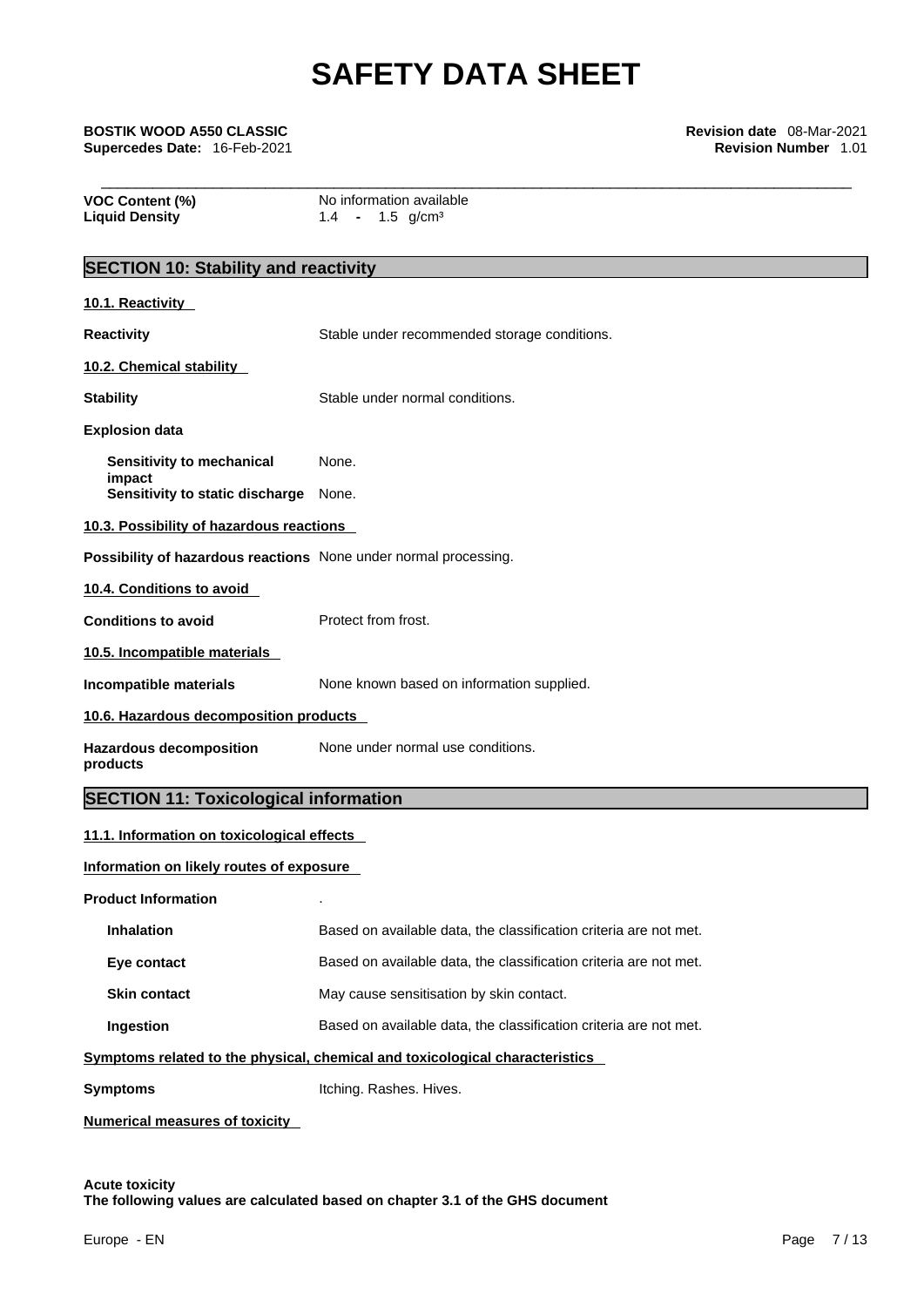## \_\_\_\_\_\_\_\_\_\_\_\_\_\_\_\_\_\_\_\_\_\_\_\_\_\_\_\_\_\_\_\_\_\_\_\_\_\_\_\_\_\_\_\_\_\_\_\_\_\_\_\_\_\_\_\_\_\_\_\_\_\_\_\_\_\_\_\_\_\_\_\_\_\_\_\_\_\_\_\_\_\_\_\_\_\_\_ **BOSTIK WOOD A550 CLASSIC Revision date** 08-Mar-2021 **Supercedes Date:** 16-Feb-2021 **Revision Number** 1.01

**ATEmix (dermal)**3,989.60 mg/kg

### **Component Information** .

| Chemical name                                                                                                                           | Oral LD50                           | Dermal LD50                                     | Inhalation LC50                                                 |
|-----------------------------------------------------------------------------------------------------------------------------------------|-------------------------------------|-------------------------------------------------|-----------------------------------------------------------------|
| <b>Bronopol</b><br>$52 - 51 - 7$                                                                                                        | $=180$ mg/kg (Rattus)               | $= 1600$ mg/kg (Rattus)                         | $= 800 \text{ mg/m}^3$ (Rattus) 4 h > 5<br>$g/m^3$ (Rattus) 6 h |
| 1,2-benzisothiazol-3(2H)-one<br>[BIT]<br>2634-33-5                                                                                      | $=670$ mg/kg (Rattus)               | $LD50 > 2000$ mg/kg (Rattus)                    |                                                                 |
| 2-methyl-2H-isothiazol-3-one<br><b>IMITI</b><br>2682-20-4                                                                               | LD50 = $285 \text{ mg/Kg}$ (Rattus) | LD50 >242 mg/Kg (Rattus)                        | $=0.11$ mg/L (Rattus) 4 h                                       |
| reaction mass of<br>5-chloro-2-methyl-2H-isothiazo<br>I-3-one and<br>2-methyl-2H-isothiazol-3-one<br>$(3:1)$ [C(M)IT/MIT]<br>55965-84-9 | $=$ 53 mg/kg (Rattus)               | $LD50 = 87.12$ mg/kg<br>(Oryctolagus cuniculus) |                                                                 |

### **Delayed and immediate effects as well as chronic effects from short and long-term exposure**

| <b>Skin corrosion/irritation</b>        | Based on available data, the classification criteria are not met.                                   |
|-----------------------------------------|-----------------------------------------------------------------------------------------------------|
|                                         | Serious eye damage/eye irritation Based on available data, the classification criteria are not met. |
| Respiratory or skin sensitisation       | May cause an allergic skin reaction.                                                                |
| Germ cell mutagenicity                  | Based on available data, the classification criteria are not met.                                   |
| Carcinogenicity                         | Based on available data, the classification criteria are not met.                                   |
| <b>Reproductive toxicity</b>            | Based on available data, the classification criteria are not met.                                   |
| STOT - single exposure                  | Based on available data, the classification criteria are not met.                                   |
| <b>STOT - repeated exposure</b>         | Based on available data, the classification criteria are not met.                                   |
| <b>Aspiration hazard</b>                | Based on available data, the classification criteria are not met.                                   |
| 11.2. Information on other hazards      |                                                                                                     |
| 11.2.1. Endocrine disrupting properties |                                                                                                     |
| <b>Endocrine disrupting properties</b>  | No information available.                                                                           |
| 11.2.2. Other information               |                                                                                                     |

**Other adverse effects** No information available.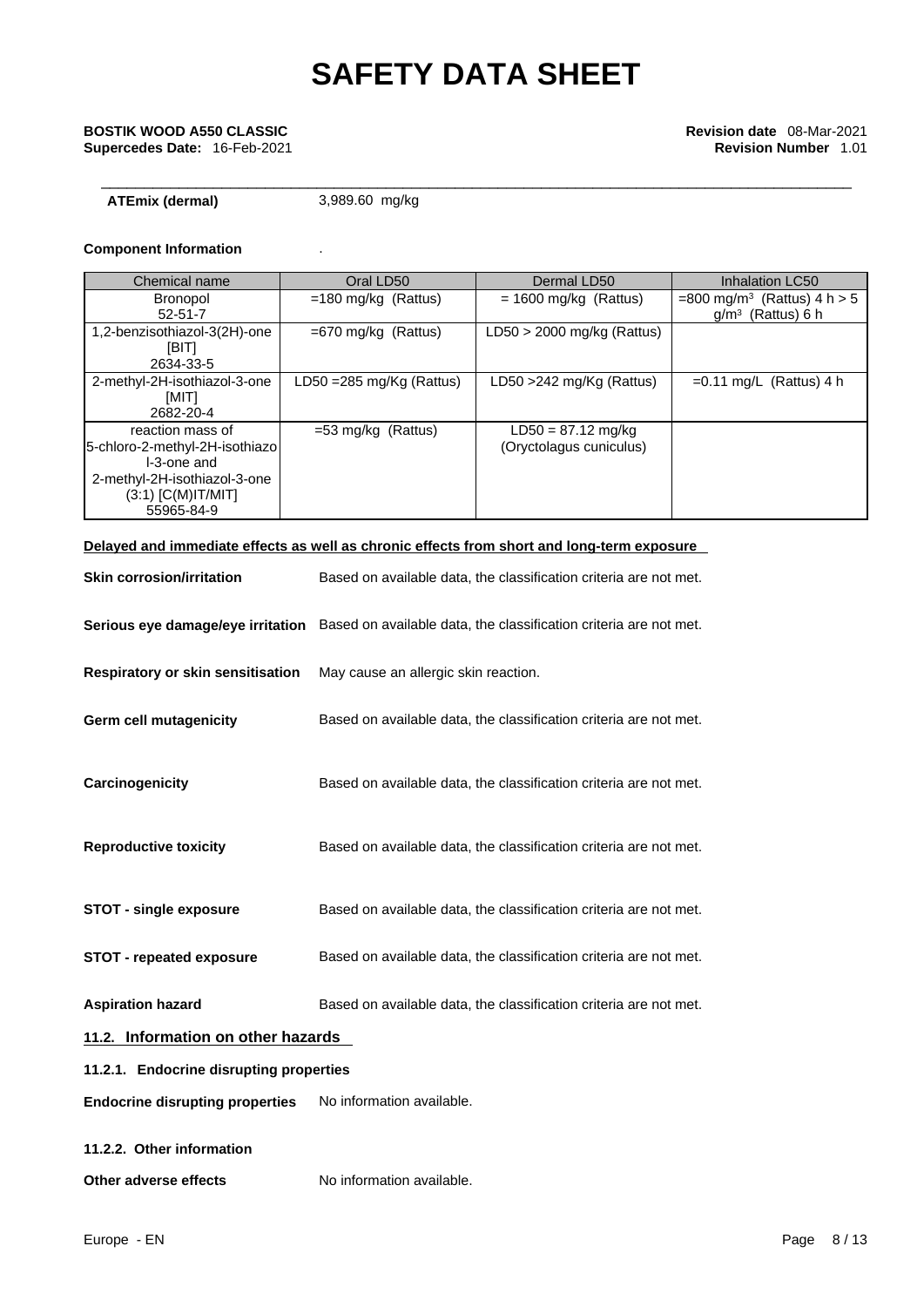## \_\_\_\_\_\_\_\_\_\_\_\_\_\_\_\_\_\_\_\_\_\_\_\_\_\_\_\_\_\_\_\_\_\_\_\_\_\_\_\_\_\_\_\_\_\_\_\_\_\_\_\_\_\_\_\_\_\_\_\_\_\_\_\_\_\_\_\_\_\_\_\_\_\_\_\_\_\_\_\_\_\_\_\_\_\_\_ **BOSTIK WOOD A550 CLASSIC Revision date** 08-Mar-2021 **Supercedes Date:** 16-Feb-2021 **Revision Number** 1.01

### **SECTION 12: Ecological information**

### **12.1. Toxicity**

### **Ecotoxicity** .

| Chemical name                                                                                                                                     | Algae/aquatic<br>plants                                                               | Fish                                                                               | Toxicity to<br>microorganisms                                                               | Crustacea                                                             | M-Factor | M-Factor<br>(long-term) |
|---------------------------------------------------------------------------------------------------------------------------------------------------|---------------------------------------------------------------------------------------|------------------------------------------------------------------------------------|---------------------------------------------------------------------------------------------|-----------------------------------------------------------------------|----------|-------------------------|
| <b>Bronopol</b><br>$52 - 51 - 7$                                                                                                                  | $EC50 (72h) =$<br>$0,068$ mg/l<br>(Anabaena flos<br>aqua) (OECD<br>201)               | $LC50 (96h) = 3$<br>mg/L<br>(Oncorhynchus<br>mykiss) (OECD<br>203)                 | $EC50 = 0.41$<br>mg/L 30 min<br>$EC50 = 0.50$<br>mg/L 15 min<br>$EC50 = 0.91$<br>mg/L 5 min | $ EC50 (48h) = 1.4 $<br>mg/L (Daphnia<br>magna, static)<br>(OECD 202) | 10       |                         |
| 1,2-benzisothiazol-3(2<br>H)-one [BIT]<br>2634-33-5                                                                                               | <b>EC50 3Hr</b><br>13 <sub>mg</sub> /I<br>(activated<br>sludge) (OECD<br>209)         | LC50 (96hr)<br>$2.15 \text{ mg/l}$<br>Cyprinodon<br>variegatus EPA<br>540/9-85-006 |                                                                                             | EC50(48hr) 2.94<br>mg/l (Daphnia<br>Magna) OECD<br>202                |          |                         |
| 2-methyl-2H-isothiazol-<br>3-one [MIT]<br>2682-20-4                                                                                               | EC50 (72hr)<br>$0.157$ mg/l<br>(Pseudokirchner<br>iella<br>subcapitata)<br>(OECD 201) | EC50 (96hr)<br>$5.71$ mg/l<br>(Oncorhynchus<br>mykiss) OECD<br>203                 |                                                                                             | EC50 (48hr)<br>1.68 $mg/l$<br>(Daphnia)<br>(OECD 202)                 | 10       |                         |
| reaction mass of<br>5-chloro-2-methyl-2H-is<br>othiazol-3-one and<br>2-methyl-2H-isothiazol-<br>$3$ -one $(3:1)$<br>$[C(M)$ IT/MIT]<br>55965-84-9 | EC50 (72h)<br>$=0.048$ mg/L<br>(Pseudokirchner<br>iella<br>subcapitata)<br>(OECD 201) | $EC50 (96h) =$<br>$0.22$ mg/L<br>(Oncorhynchus<br>mykiss) (OECD<br>211)            |                                                                                             | $EC50 (48h) = 0.1$<br>mg/L (Daphnia<br>magna) (OECD<br>202)           | 100      | 100                     |

### **12.2. Persistence and degradability**

**Persistence and degradability** No information available.

| <b>Component Information</b>                                                                      |                      |                          |                                   |  |
|---------------------------------------------------------------------------------------------------|----------------------|--------------------------|-----------------------------------|--|
| 2-methyl-2H-isothiazol-3-one [MIT] (2682-20-4)                                                    |                      |                          |                                   |  |
| Method                                                                                            | <b>Exposure time</b> | <b>Value</b>             | <b>Results</b>                    |  |
| OECD Test No. 308: Aerobic and<br>Anaerobic Transformation in<br><b>Aquatic Sediment Systems</b>  |                      | Half-life                | 1.28-2.1 days                     |  |
| OECD Test No. 309: Aerobic<br>Mineralization in Surface Water -<br>Simulation Biodegradation Test |                      | biodegradation Half-life | Readily biodegradable 4.1<br>days |  |

### **12.3. Bioaccumulative potential**

**Bioaccumulation** There is no data for this product.

### **Component Information**

| Chemical name                                   | <b>Partition coefficient</b> | Bioconcentration factor (BCF) |
|-------------------------------------------------|------------------------------|-------------------------------|
| <b>Bronopol</b><br>$52 - 51 - 7$                | 0.22                         | 3.15                          |
| 1,2-benzisothiazol-3(2H)-one [BIT]<br>2634-33-5 |                              | 6.95                          |
| 2-methyl-2H-isothiazol-3-one [MIT]<br>2682-20-4 | $-0.32$                      | 3.16                          |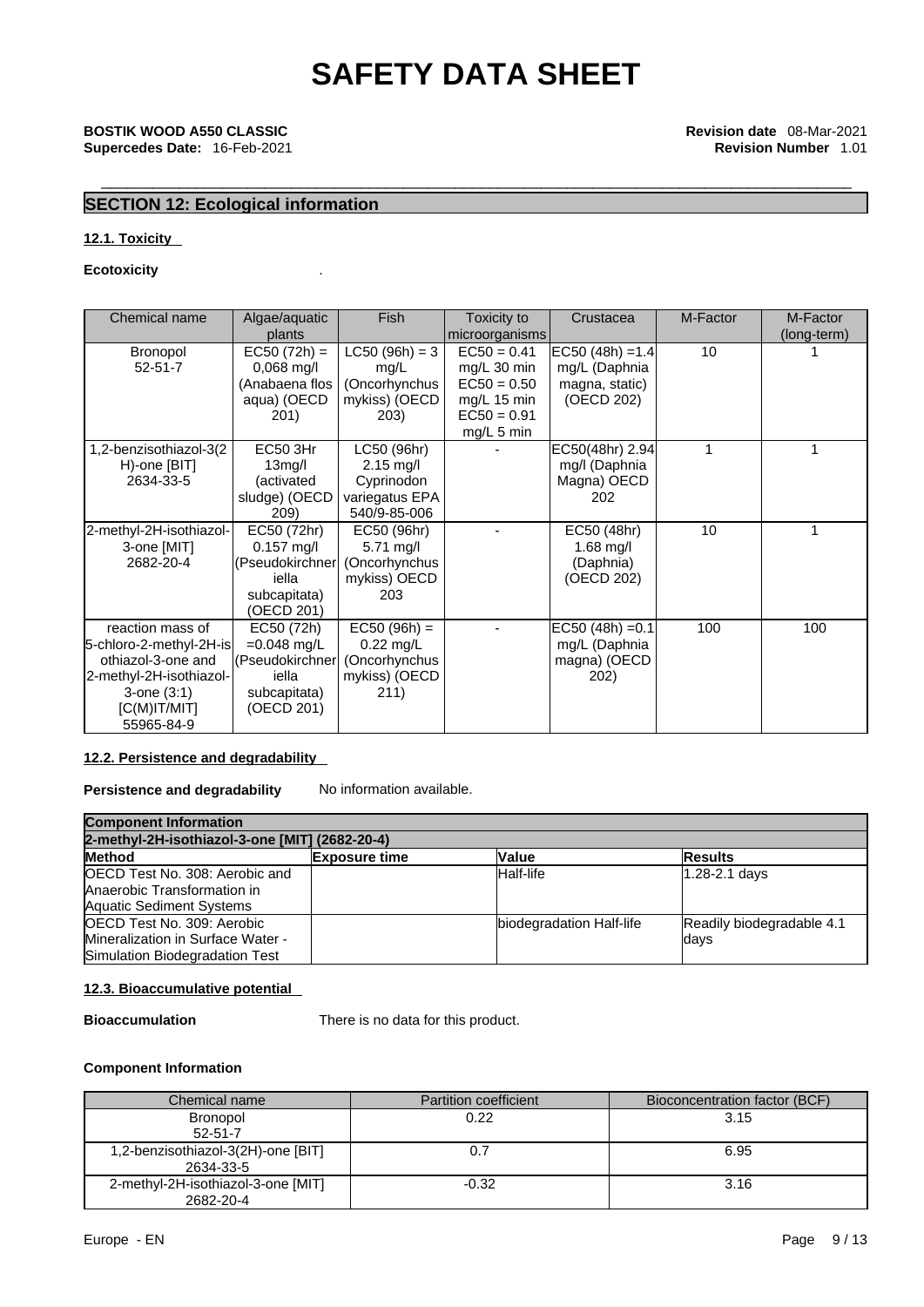\_\_\_\_\_\_\_\_\_\_\_\_\_\_\_\_\_\_\_\_\_\_\_\_\_\_\_\_\_\_\_\_\_\_\_\_\_\_\_\_\_\_\_\_\_\_\_\_\_\_\_\_\_\_\_\_\_\_\_\_\_\_\_\_\_\_\_\_\_\_\_\_\_\_\_\_\_\_\_\_\_\_\_\_\_\_\_ **BOSTIK WOOD A550 CLASSIC Revision date** 08-Mar-2021 **Supercedes Date:** 16-Feb-2021 **Revision Number** 1.01

| reaction mass of                            | 3.16 |
|---------------------------------------------|------|
| [5-chloro-2-methyl-2H-isothiazol-3-one and] |      |
| 2-methyl-2H-isothiazol-3-one (3:1)          |      |
| [C(M)IT/MIT]                                |      |
| 55965-84-9                                  |      |

### **12.4. Mobility in soil**

**Mobility in soil** No information available.

### **12.5. Results of PBT and vPvB assessment**

**PBT and vPvB assessment** . The product does not contain any substance(s) classified as PBT or vPvB.

| Chemical name                                                                                                               | PBT and vPvB assessment         |
|-----------------------------------------------------------------------------------------------------------------------------|---------------------------------|
| <b>Bronopol</b><br>$52 - 51 - 7$                                                                                            | The substance is not PBT / vPvB |
| 1,2-benzisothiazol-3(2H)-one [BIT]<br>2634-33-5                                                                             | The substance is not PBT / vPvB |
| 2-methyl-2H-isothiazol-3-one [MIT]<br>2682-20-4                                                                             | The substance is not PBT / vPvB |
| reaction mass of 5-chloro-2-methyl-2H-isothiazol-3-one and<br>2-methyl-2H-isothiazol-3-one (3:1) [C(M)IT/MIT]<br>55965-84-9 | The substance is not PBT / vPvB |

### **12.6. Other adverse effects**

**Other adverse effects** No information available.

.

### **SECTION 13: Disposal considerations**

### **13.1. Waste treatment methods**

| Waste from residues/unused<br>products | Dispose of contents/container in accordance with local, regional, national, and<br>international regulations as applicable. |
|----------------------------------------|-----------------------------------------------------------------------------------------------------------------------------|
| Contaminated packaging                 | Handle contaminated packages in the same way as the product itself.                                                         |
| <b>European Waste Cataloque</b>        | 08 04 09* waste adhesives and sealants containing organic solvents or other dangerous<br>substances                         |
| <b>Other information</b>               | Waste codes should be assigned by the user based on the application for which the<br>product was used.                      |

### **SECTION 14: Transport information**

**Note: Keep from freezing.** 

| Land transport (ADR/RID)        |                |
|---------------------------------|----------------|
| 14.1 UN number or ID number     | Not regulated  |
| 14.2 Proper Shipping Name       | Not regulated  |
| 14.3 Transport hazard class(es) | Not regulated  |
| 14.4 Packing group              | Not regulated  |
| 14.5 Environmental hazards      | Not applicable |
| <b>14.6 Special Provisions</b>  | None           |
|                                 |                |

### **IMDG**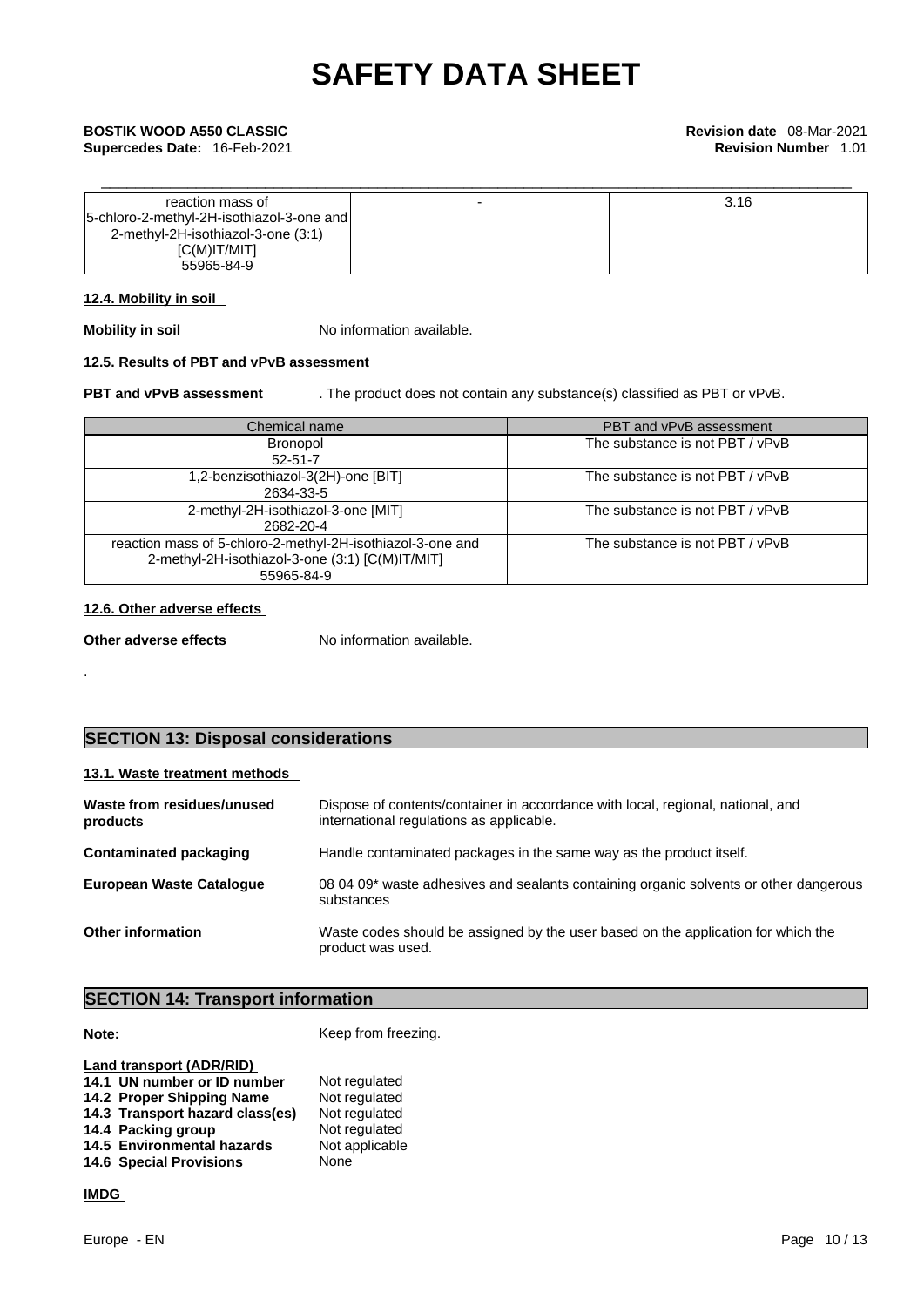\_\_\_\_\_\_\_\_\_\_\_\_\_\_\_\_\_\_\_\_\_\_\_\_\_\_\_\_\_\_\_\_\_\_\_\_\_\_\_\_\_\_\_\_\_\_\_\_\_\_\_\_\_\_\_\_\_\_\_\_\_\_\_\_\_\_\_\_\_\_\_\_\_\_\_\_\_\_\_\_\_\_\_\_\_\_\_ **BOSTIK WOOD A550 CLASSIC Revision date** 08-Mar-2021 **Supercedes Date:** 16-Feb-2021 **Revision Number** 1.01

| 14.1 UN number or ID number     | Not regulated                                                           |                |
|---------------------------------|-------------------------------------------------------------------------|----------------|
| 14.2 Proper Shipping Name       | Not regulated                                                           |                |
| 14.3 Transport hazard class(es) | Not regulated                                                           |                |
| 14.4 Packing group              | Not regulated                                                           |                |
| 14.5 Marine pollutant           | ΝP                                                                      |                |
| <b>14.6 Special Provisions</b>  | None                                                                    |                |
|                                 | 14.7 Transport in bulk according to Annex II of MARPOL and the IBC Code | Not applicable |
|                                 |                                                                         |                |
|                                 |                                                                         |                |

### **Air transport (ICAO-TI / IATA-DGR)**

| 14.1 UN number or ID number     | Not regulated  |
|---------------------------------|----------------|
| 14.2 Proper Shipping Name       | Not regulated  |
| 14.3 Transport hazard class(es) | Not regulated  |
| 14.4 Packing group              | Not regulated  |
| 14.5 Environmental hazards      | Not applicable |
| <b>14.6 Special Provisions</b>  | None           |

### **Section 15: REGULATORY INFORMATION**

### **15.1. Safety, health and environmental regulations/legislation specific for the substance or mixture**

### **European Union**

Take note of Directive 98/24/EC on the protection of the health and safety of workers from the risks related to chemical agents at work

Check whether measures in accordance with Directive 94/33/EC for the protection of young people at work must be taken.

Take note of Directive 92/85/EC on the protection of pregnant and breastfeeding women at work

### **Registration, Evaluation, Authorization, and Restriction of Chemicals (REACh) Regulation (EC 1907/2006)**

### **SVHC: Substances of Very High Concern for Authorisation:**

This product does not contain candidate substances of very high concern at a concentration >=0.1% (Regulation (EC) No. 1907/2006 (REACH), Article 59)

### **EU-REACH (1907/2006) - Annex XVII - Substances subject to Restriction**

This product does not contain substances subject to restriction (Regulation (EC) No. 1907/2006 (REACH), Annex XVII).

### **Substance subject to authorisation per REACH Annex XIV**

This product does not contain substances subject to authorisation (Regulation (EC) No. 1907/2006 (REACH), Annex XIV)

### **Biocidal Products Regulation (EU) No 528/2012 (BPR)**

Contains a biocide : Contains C(M)IT/MIT (3:1). May produce an allergic reaction

### **Ozone-depleting substances (ODS) regulation (EC) 1005/2009**

Not applicable

### **Persistent Organic Pollutants**

Not applicable

### **National regulations**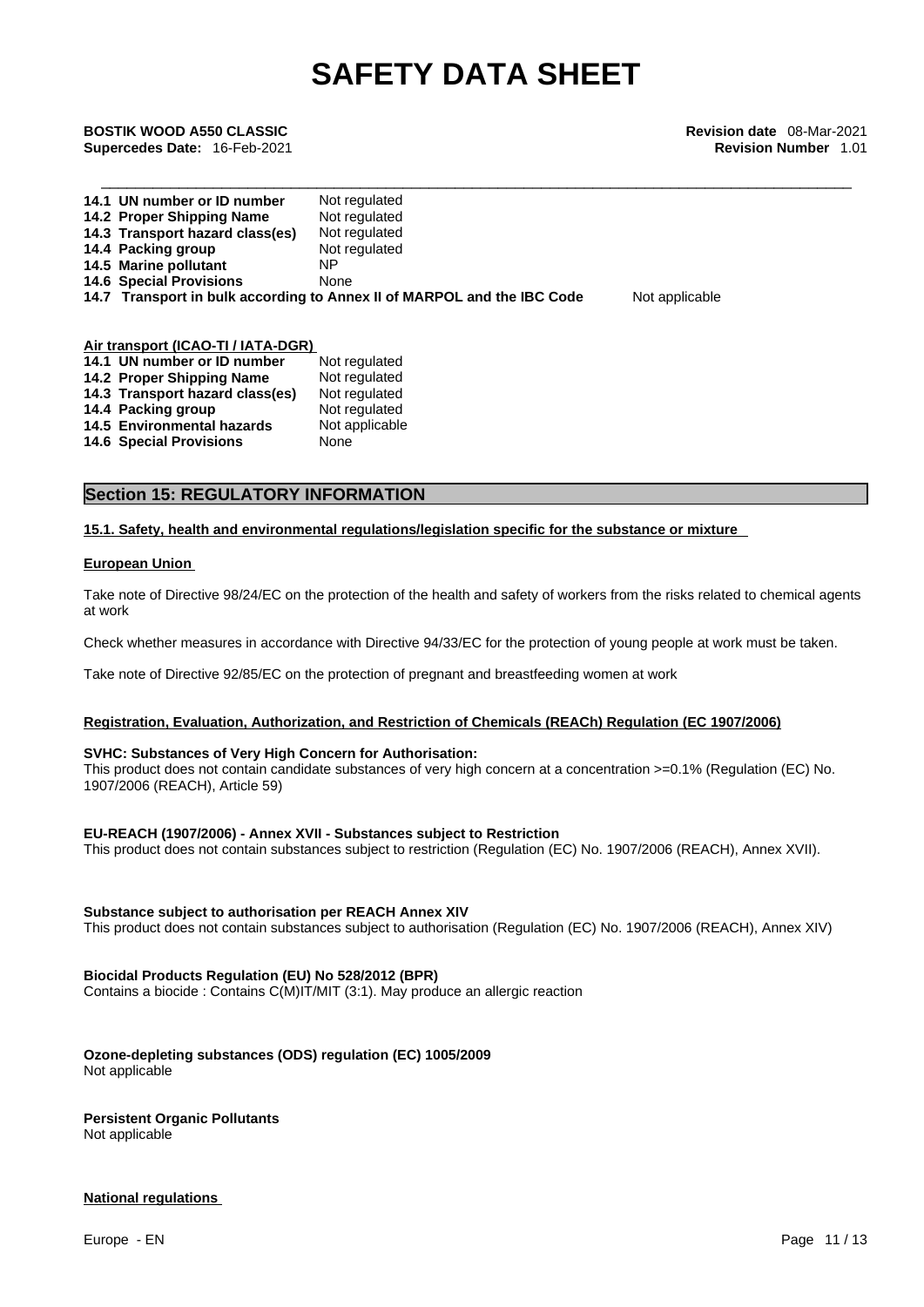### **France**

| <b>Chemical name</b>               | <b>French RG number</b> |
|------------------------------------|-------------------------|
| 1,2-benzisothiazol-3(2H)-one [BIT] | <b>RG 65</b>            |
| 2634-33-5                          |                         |

### **Germany**

### **Ordinance on Industrial Safety and Health - Germany - BetrSichV** No flammable liquids in accordance with BetrSichV

| Water hazard class (WGK) | slightly hazardous to water (WGK 1) |  |
|--------------------------|-------------------------------------|--|
|--------------------------|-------------------------------------|--|

**TRGS - 510 Storage Class** Storage Class 12 : Non-combustible liquids

### **Netherlands**

**List of Carcinogenic, mutagenic and reproductive toxin substances in accordance with Inspectorate SZW (Netherlands)** Not Listed

**Denmark Registration number(s) (P-no.)** No information available **Norway Registration number(s) (PRN-no.)** No information available

### **15.2. Chemical safety assessment**

Not applicable.

### **SECTION 16: Other information**

### **Key or legend to abbreviations and acronyms used in the safety data sheet**

### **Full text of H-Statements referred to under section 3**

| H301 - Toxic if swallowed                                   |                        |
|-------------------------------------------------------------|------------------------|
| H302 - Harmful if swallowed                                 |                        |
| H310 - Fatal in contact with skin                           |                        |
| H311 - Toxic in contact with skin                           |                        |
| H312 - Harmful in contact with skin                         |                        |
| H314 - Causes severe skin burns and eye damage              |                        |
| H315 - Causes skin irritation                               |                        |
| H317 - May cause an allergic skin reaction                  |                        |
| H318 - Causes serious eye damage                            |                        |
| H330 - Fatal if inhaled                                     |                        |
| H335 - May cause respiratory irritation                     |                        |
| H400 - Very toxic to aquatic life                           |                        |
| H410 - Very toxic to aquatic life with long lasting effects |                        |
| H411 - Toxic to aquatic life with long lasting effects      |                        |
| Legend                                                      |                        |
| TWA                                                         | TWA (time-weighted ave |
| STEL                                                        | STEL (Short Term Expo  |
| ~ …                                                         | .                      |

| TWA         | TWA (time-weighted average)                               |  |
|-------------|-----------------------------------------------------------|--|
| <b>STEL</b> | STEL (Short Term Exposure Limit)                          |  |
| Ceiling     | Ceiling Limit Value                                       |  |
| $\star$     | Skin designation                                          |  |
| <b>SVHC</b> | Substance(s) of Very High Concern                         |  |
| <b>PBT</b>  | Persistent, Bioaccumulative, and Toxic (PBT) Chemicals    |  |
| vPvB        | Very Persistent and very Bioaccumulative (vPvB) Chemicals |  |
| STOT RE     | Specific target organ toxicity - Repeated exposure        |  |
| STOT SE     | Specific target organ toxicity - Single exposure          |  |
| <b>EWC</b>  | European Waste Catalogue                                  |  |
|             |                                                           |  |